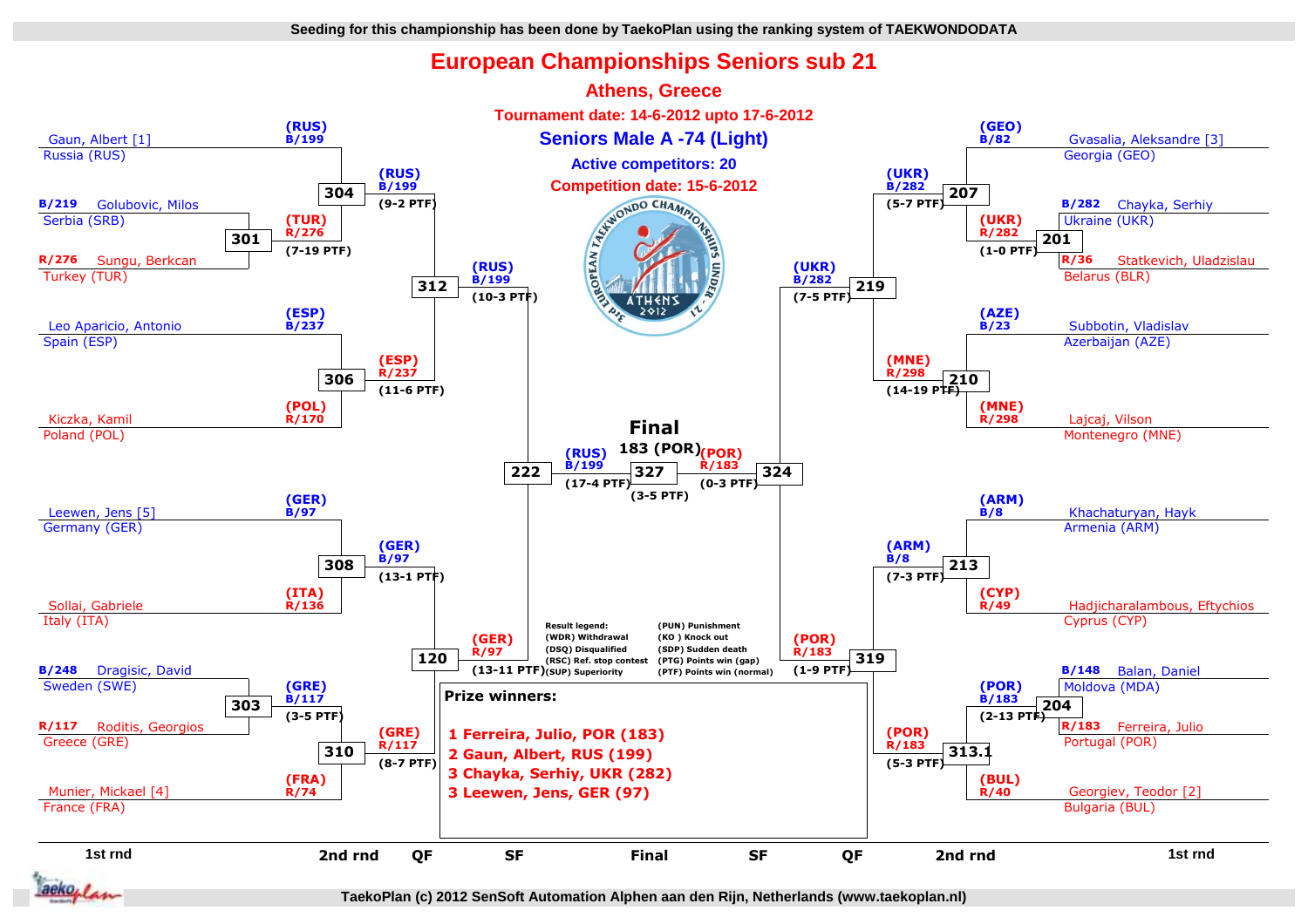## **European Championships Seniors sub 21**



**TaekoPlan (c) 2012 SenSoft Automation Alphen aan den Rijn, Netherlands (www.taekoplan.nl)**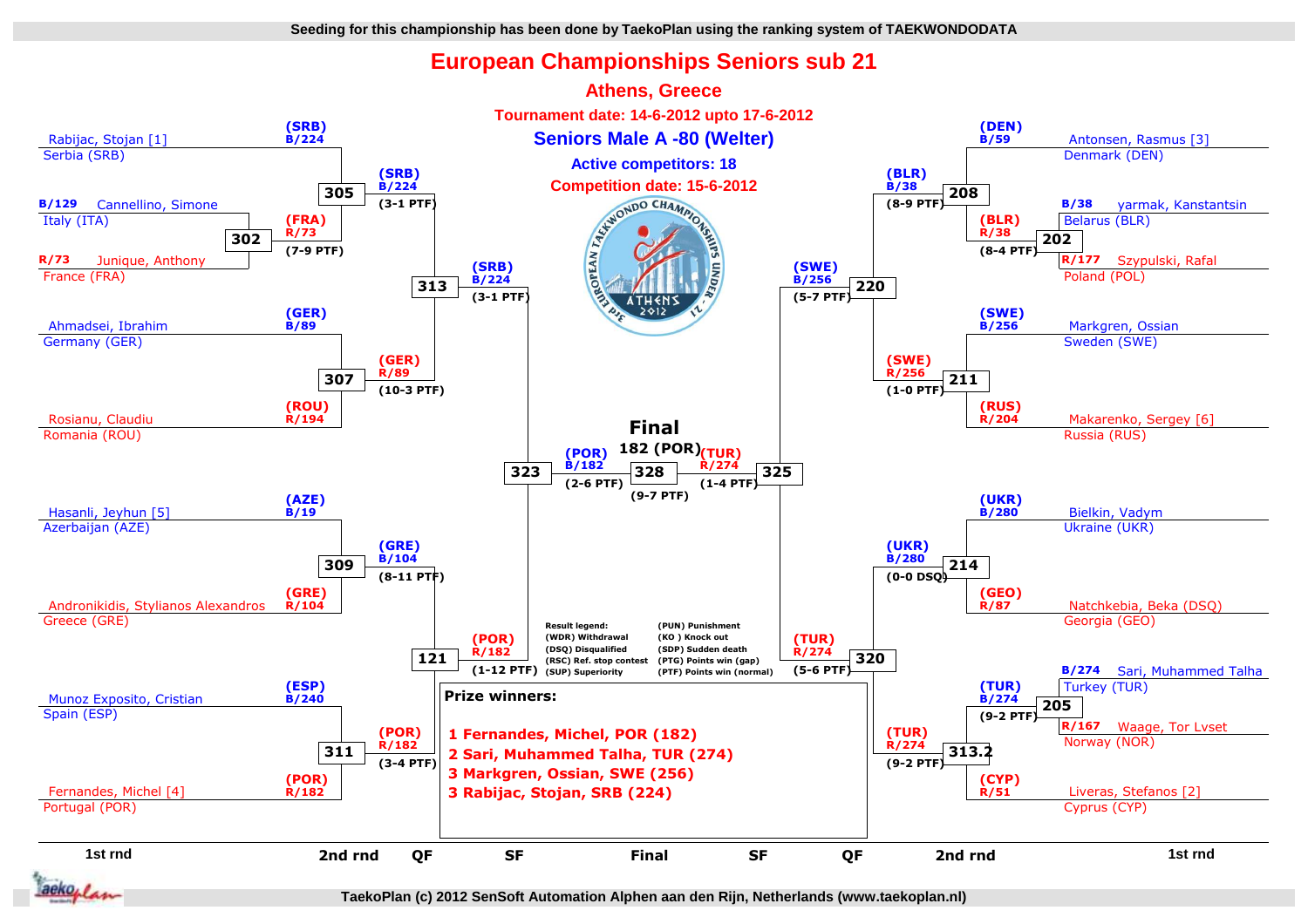## **European Championships Seniors sub 21**



**TaekoPlan (c) 2012 SenSoft Automation Alphen aan den Rijn, Netherlands (www.taekoplan.nl)**